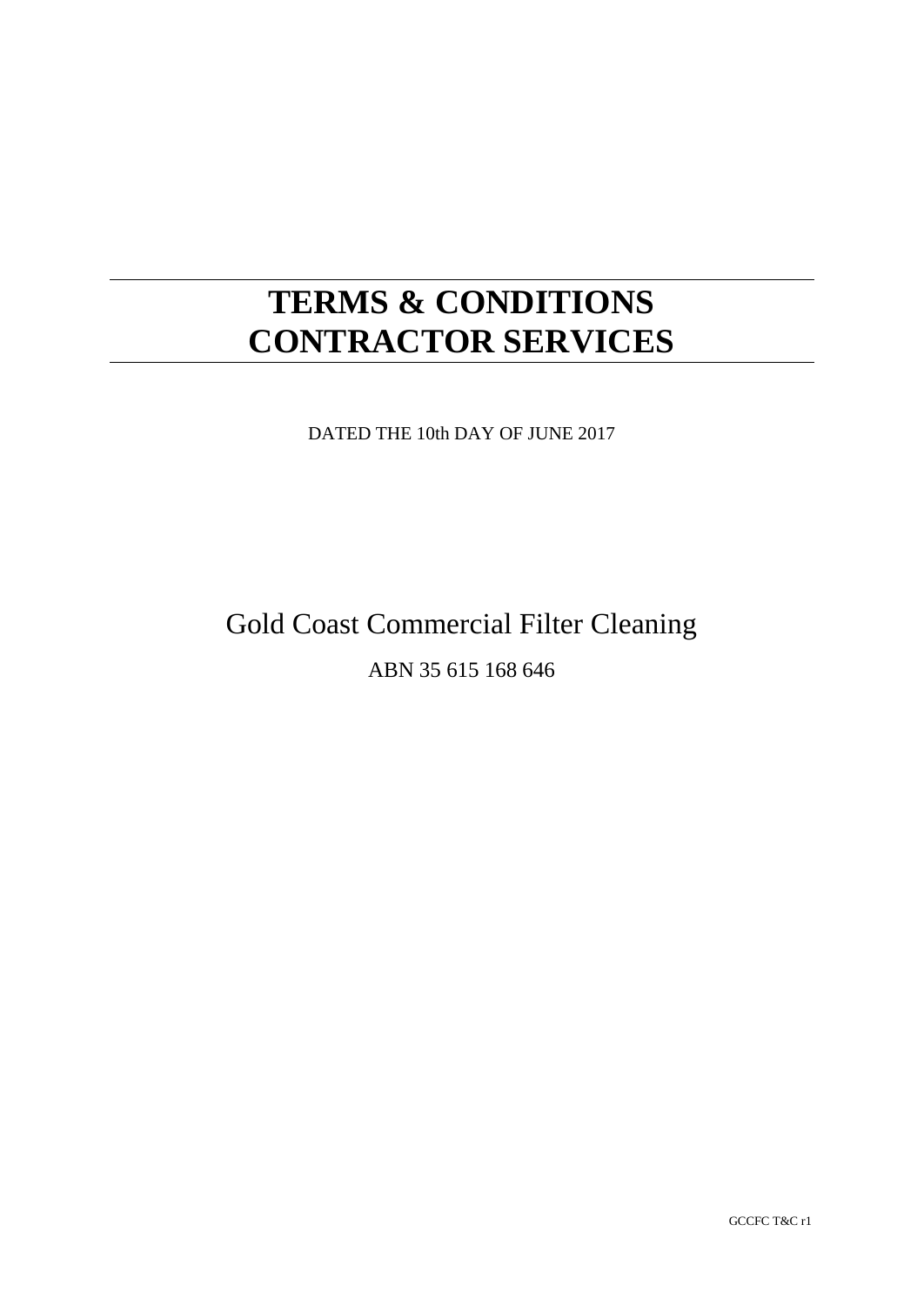# **Gold Coast Commercial Filter Cleaning ABN 35 615 168 646 (The Contractor)**

### **STANDARD TERMS AND CONDITIONS**

These are the Contractor ("we" or "our") standard Terms and Conditions which will apply to every contract when you as the Customer engage the Contractor to perform its services. When providing our services, we may also need to supply product/s.

Please refer to our Privacy Policy linked on our home page for information relating to our collection, storage and use of the details you provide when engaging us to provide our service. The Contractor reserves the right to amend these Terms and Conditions from time to time at their discretion. Any changes made in such revision take immediate effect once the Customer is notified of such a change.

#### **ENGAGEMENT**

- **1)** The Contractor represents and warrants that the Contractor has all the necessary skills, knowledge, experience and expertise to perform the services and will perform the service in a proper and competent manner.
- **2)** The Contractor holds all necessary licences and permits required in order to allow the Contractor to perform the services. Where there are any applicable industry standards and codes, they will at all times be complied with by the Contractor. The Contractor and all the Contractor's employees and permitted sub-contractors are properly qualified, experienced, licensed (where applicable) and competent to properly perform and will perform the service to the required standards and codes.
- **3)** Where any manuals are required in order for the Customer to enjoy or use the services, the Contractor will provide these to the Customer in such form as the Customer may reasonably require and for no additional fee.
- **4)** If an event occurs that is beyond the reasonable control of the Contractor which prevents the Contractor from performing the service on or by the date agreed, the Contractor will immediately notify the Customer by email and give an estimate of the time for completion of the service.
- **5)** The Contractor will provide all equipment and all materials as may be necessary to properly and efficiently perform the service. Unless otherwise agreed in writing all materials including products supplied will be new and of high quality fit for their purpose. All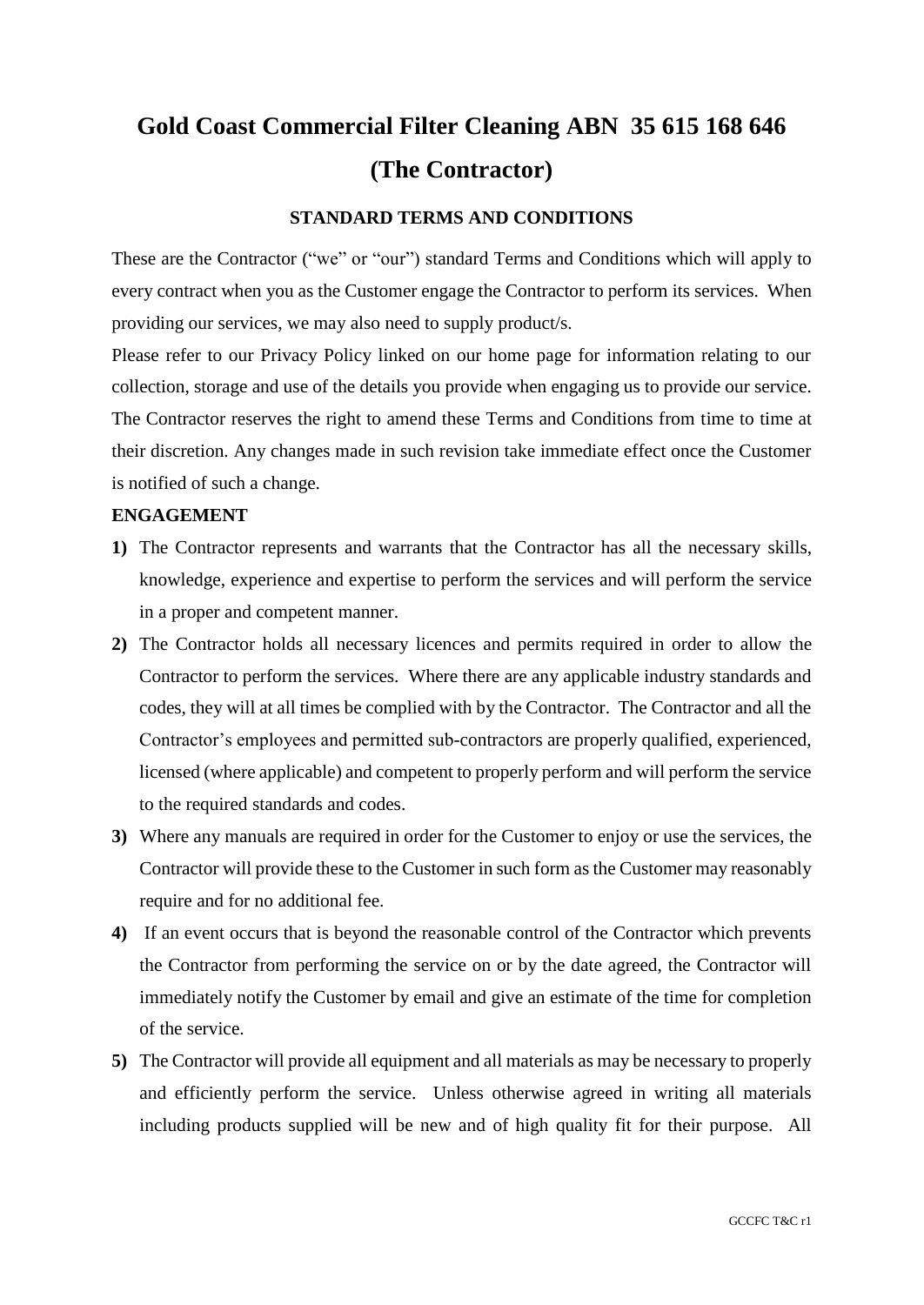Contractor equipment will be safe for use, be properly maintained and capable of being used to carry out the service.

- **6)** The service provided by the Contractor is based on a regular frequency as agreed in initial quotation or email. If the Customer requires a variation to that service frequency, that variation must be received in writing or email by the Contractor 7 days prior to the next agreed service date. If required the Contractor will provide a quotation for performing the service as varied which additional sum will be added to the price if accepted by the Customer. If the Customer does not accept the quotation, the Contractor is not obliged to carry out the variation.
- **7)** The Contractor may use sub-contractors to provide any of the service. In such circumstances, the Contractor will ensure that:
	- (a) the sub-contractors so engaged are suitably qualified, hold all necessary licences and are otherwise able to perform the service in a proper and workman-like manner;
	- (b) the sub-contractors so engaged do not by act or omission do or not do anything that would if done or not done by the Contractor be a breach any of these terms;
	- (c) the sub-contractors so engaged have current or necessary insurances.
- **8)** The Contractor is solely responsible for all fees payable to sub-contractors.

#### **ACCEPTANCE OF THESE TERMS**

- **9)** Any act by the Customer or those legally acting on behalf of the customer which requests the Contractor to begin performing any services or providing any materials will be deemed as acceptance to these Terms and Conditions.
- **10)** Once these Terms and Conditions are accepted they are irrevocable and cannot be amended without the written consent of the Contractor.
- **11)** In the event, there is more than on party as a Customer to these Terms and Conditions, all Customers will be jointly liable for these Terms and Conditions.
- **12)** Should the Customer cancel the engagement of the Contractor after it has been accepted, the Customer agrees they may be held liable for any costs incurred by the Contractor in relation to the provision of the services and/or provision of products up to the point of cancellation.

#### **QUOTES, INVOICES AND PAYMENT**

**13)** A quote provided by the Contractor will remain valid for fourteen days'. On expiry of that period, if the Customer wishes to proceed a new quote will need to be provided prior to the Contractor undertaking the service.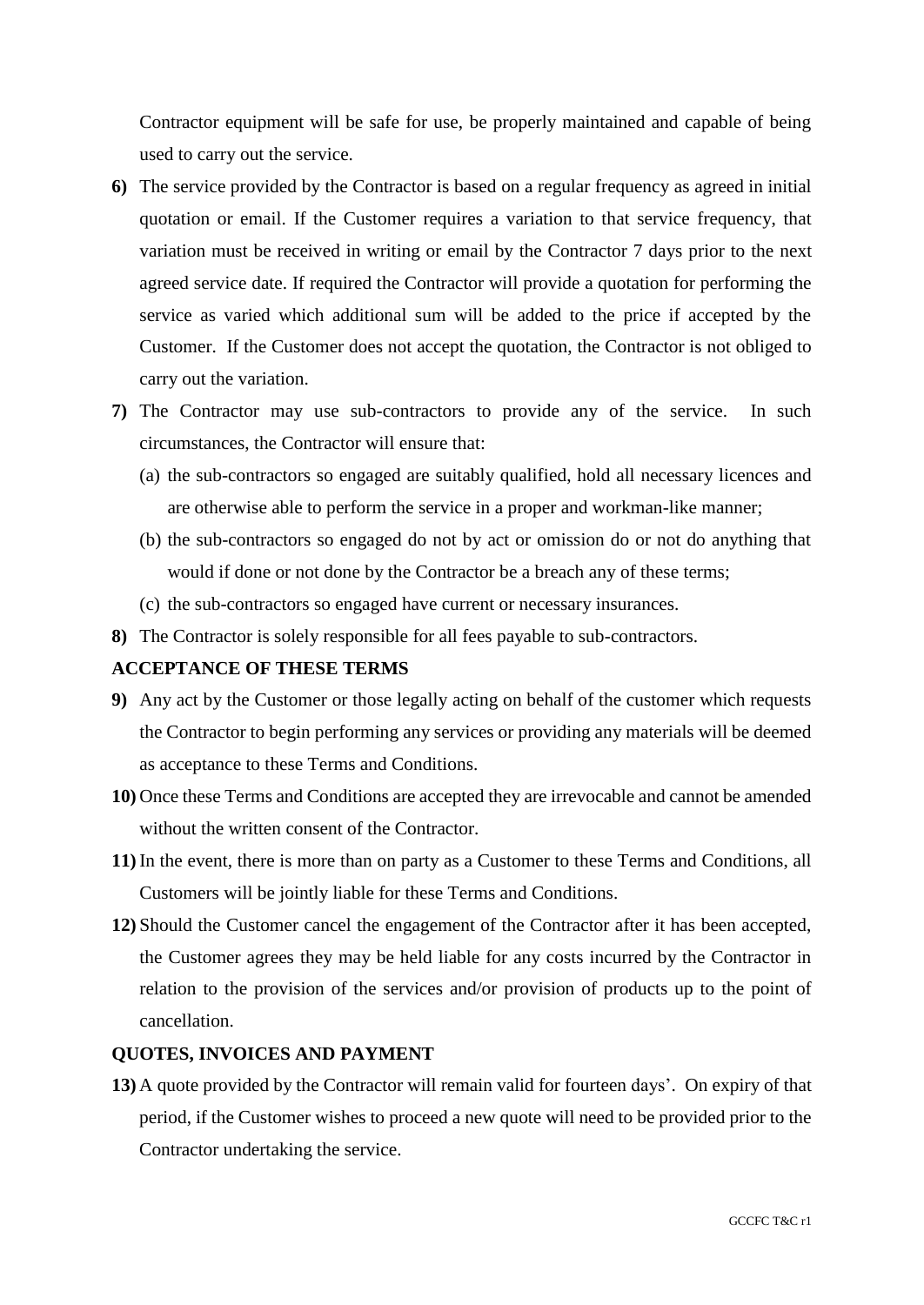- **14)** The Customer will pay the Contractor's fee within 7 days of completion of the services, unless otherwise agreed in writing or email. The price includes GST and is the full amount which the Customer will pay for the service.
- **15)** The Contractor will issue a tax invoice for the service setting out the service performed, including any variation, the date the service was performed and by whom. The tax invoice will also separately identify all expenses and any GST payable. This tax invoice will include the final price for the services performed and any goods provided, this price may vary from the quoted price at the discretion of the Contractor
- **16)** Payment of the Contractor's tax invoice should be made in the following manner: cheque, BPay, electronic transfer to the Contractor's bank account or Cash.
- **17)**Where the Customer fails to pay any tax invoice on or before the due date, the Customer agrees that the Contractor will add an immediate overdue penalty fee of 25% or \$10.00, whichever is greater and interest to the total outstanding amount at the benchmark rate as published by Reserve Bank of Australia, per calendar month and that the Customer will be liable to pay an accrued interest in addition to the outstanding amount.
- **18)** Should the Customer be continually overdue the Contractor reserves the right to either:
	- i) Increase the service charge by 50% to cover the cost of overdue recovery
	- ii) Change the customer to Direct Debit, where the Contractor shall automatically debit the service charge within 7 days of service completion.

The Contractor shall provide the Customer 7 days' notice via email before implementing either of the above options.

- **19)**In the event the Customer defaults in payment of an invoice, the customer shall indemnify the Contractor from any costs incurred by the Contractor in recovering the outstanding amount, including but not limited to solicitor's fees.
- **20)** The Customer is not entitled to deduct any invoiced amount from any amounts owing to the Customer by the Contractor.
- **21)** The Contractor agrees to provide the Service on a regular schedule to the Customer as agreed between the two entities at service commencement. Any change to the schedule shall be made by the Customer in writing/email providing a minimum 48 hours' notice to the Contractor. Should the customer not provide sufficient notice of change to the Contractor and the Contractor arrives to the customer premise to provide the Service and be refused access, it is at the Contractors discretion to charge the full amount of the Service fee.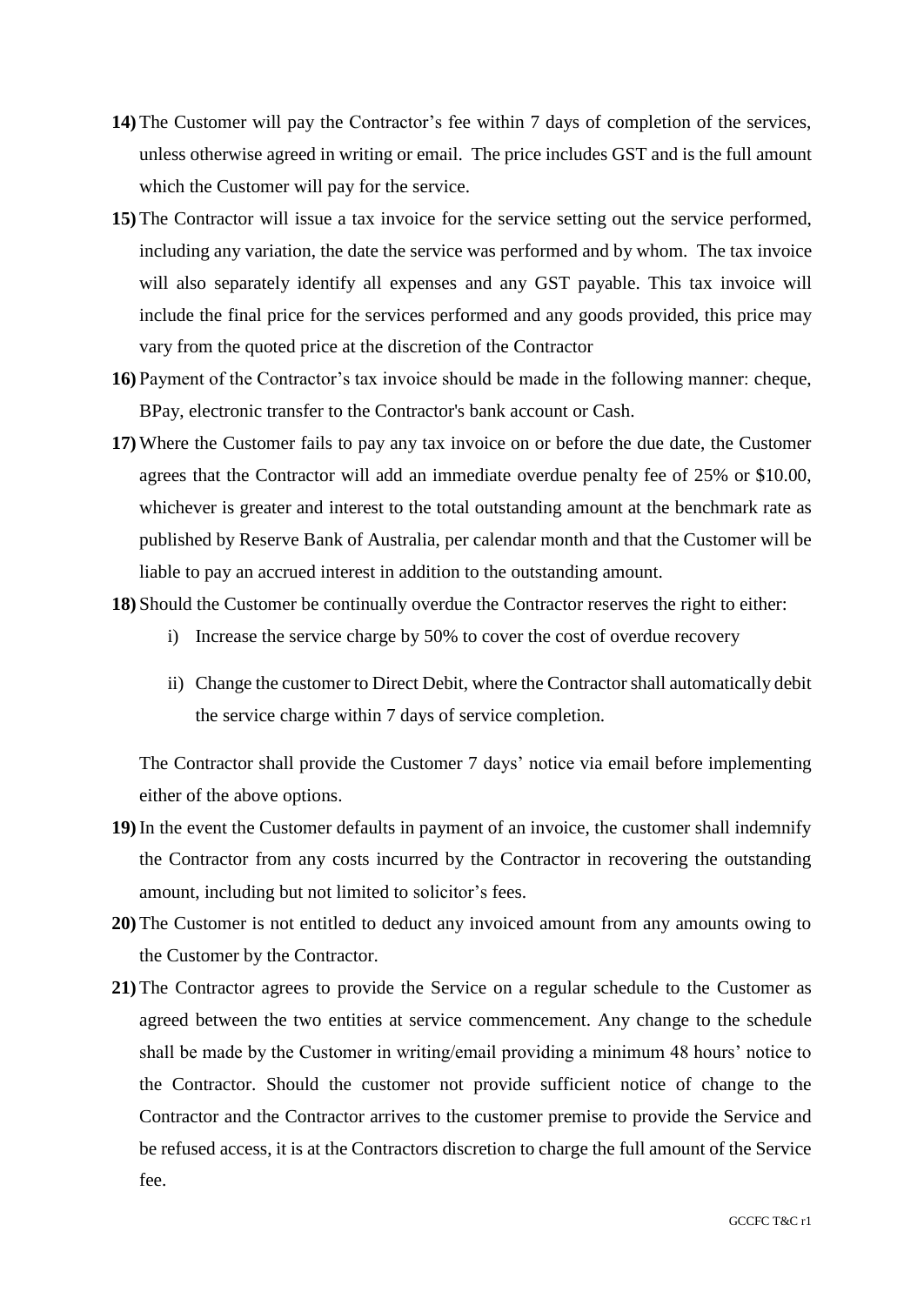**22)** The Customer is responsible to ensure access to the customer's property is provided as per the agreed schedule. Should the customer not provide access and the Contractor arrives to the customer premise as per schedule to provide the Service and cannot due to access restrictions, it is at the Contractors discretion to charge the full amount of the Service fee.

#### **Occupational Health and Safety/Workplace Health and Safety**

- **23)** The Customer will ensure that, if the service is to be performed on the Customer's property, the Customer is authorised to occupy those premises and obtain the service.
- **24)** The Customer will ensure that if the service is to be performed on the Customer's property, that at all times the property is safe and that all facilities provided by the Customer for the purposes of enabling the service to be performed are also safe.
- **25)** The Customer will ensure that the Contractor will have unencumbered and unobstructed access to the area/s of the premises requiring the service.
- **26)** The Contractor will ensure that at all times in performing the service it uses safe and proper procedures and practices and that all its employees are properly trained and supervised and observe all proper safety practices. Where protective equipment, materials or clothing are required these will be provided by the Contractor and the Contractor will ensure that these are used at all relevant times.
- **27)** The Contractor will always have current Workers Compensation insurance and will, on request with prior notice, provide evidence to the Customer of its currency.

### **LIMITATION ON WARRANTY**

- **28)** The Contractor warrants that all the service it performs including any product it supplies as part of the service will be fit for its intended purpose, will be capable of being used by the Customer for its intended purpose and will perform in accordance within its applicable specifications (if any).
- **29)** All statutory warranties that can be lawfully excluded are hereby expressly excluded.
- **30)** To the extent permitted by law, the Contractor is not liable for negligence or otherwise to any person including the Customer for any loss or damage including consequential loss suffered or incurred in relation to the Contractor's service or products supplied.
- **31)**Where the service is not of the kind ordinarily required for personal, domestic or household use or consumption then the liability of the Contractor is limited pursuant to s.64A of the *Competition and Consumer Act* 2010 (Cth) to, at the discretion of the Contractor:
	- (a) the supplying of the service again; or
	- (b) the payment of the cost/s of having the service supplied again.